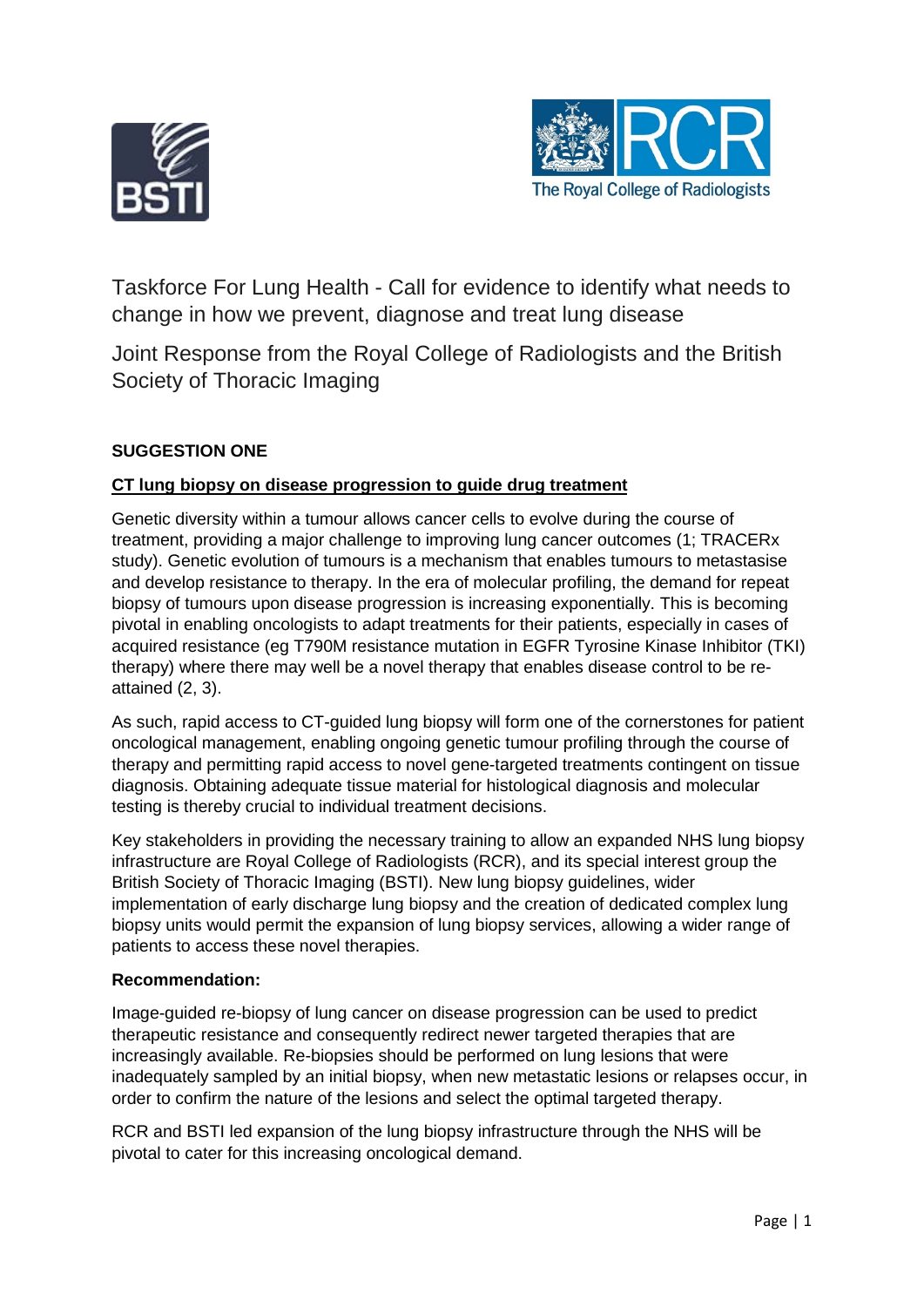References:

- 1. Tracking the Evolution of Non–Small-Cell Lung Cancer N Engl J Med 2017; 376:2109-2121
- 2. Novel mutant-selective EGFR kinase inhibitors against EGFR T790M Nature 2009, 462; 1070–1074
- 3. [www.nice.org.uk/News/Article/nice-recommends-new-drug-osimertinib-for-hundreds-of](http://www.nice.org.uk/News/Article/nice-recommends-new-drug-osimertinib-for-hundreds-of-people-with-lung-cancer)[people-with-lung-cancer](http://www.nice.org.uk/News/Article/nice-recommends-new-drug-osimertinib-for-hundreds-of-people-with-lung-cancer)
- 4. [www.nice.org.uk/guidance/ta416/evidence](http://www.nice.org.uk/guidance/ta416/evidence)
- 5. Re-biopsy status among non-small cell lung cancer patients in Japan: A retrospective study Lung Cancer 2016; 101; 1-8
- 6. Role of Rebiopsy in Relapsed Non-Small Cell Lung Cancer for Directing Oncology Treatments - Journal of Oncology 2015, Article ID 809835, <http://dx.doi.org/10.1155/2015/809835>

## **SUGGESTION TWO**

#### **Imaging as a tool to monitor therapeutic response**

Imaging and accurate imaging interpretation are important not just for the diagnosis of lung diseases, but increasingly so for the evaluation of treatment response. The increasing role of imaging in treatment monitoring requires sufficient numbers of radiologists trained in thoracic imaging interpretation.

CT and PET/CT are widely used to determine the response to treatment for patients with lung cancer in response to chemotherapy, radiotherapy and surgery. Standardised evaluation methods have long been used for evaluating the success or failure of drug treatments both in clinical practice and in research trials using so-called "RECIST" criteria (Eisenhauer et al 2009). Recently, there has also been an increasing role for the use of CT in monitoring other non-malignant lung diseases. For example, CT or MRI is recommended to have a role as a surveillance tool for bronchiectasis (BTS guidelines), fungal lung disease (Infectious Diseases Society of America), cystic fibrosis (National Institute for Clinical Excellence) and pulmonary fibrosis (Fleischner Society).

References:

1. Eisenhauer et al. New response evaluation criteria in solid tumours: revised RECIST guideline (version 1.1) Eur J Cancer. 2009 Jan;45(2):228-4

2. British Society of Thoracic Imaging guidelines for Bronchiectasis in Adults. [https://www.brit](https://www.brit-thoracic.org.uk/document-library/clinical-information/bronchiectasis/bts-guideline-for-bronchiectasis-in-adults/)[thoracic.org.uk/document-library/clinical-information/bronchiectasis/bts-guideline-for](https://www.brit-thoracic.org.uk/document-library/clinical-information/bronchiectasis/bts-guideline-for-bronchiectasis-in-adults/)[bronchiectasis-in-adults/](https://www.brit-thoracic.org.uk/document-library/clinical-information/bronchiectasis/bts-guideline-for-bronchiectasis-in-adults/)

3. Patterson et al. Practice Guidelines for the Diagnosis and Management of Aspergillosis: 2016 Update by the Infectious Diseases Society of America. Clinical Infectious Diseases 2016;63(4):e1–60

4. NICE guidelines for cystic fibrosis diagnosis and management.

[https://www.nice.org.uk/guidance/ng78/chapter/Recommendations#annual-and-routine](https://www.nice.org.uk/guidance/ng78/chapter/Recommendations#annual-and-routine-reviews)[reviews](https://www.nice.org.uk/guidance/ng78/chapter/Recommendations#annual-and-routine-reviews)

5. CT staging and monitoring of fibrotic interstitial lung diseases in clinical practice and treatment trials: a Position Paper from the Fleischner society. Volume 3, No. 6, p483–496, June 2015

## **SUGGESTION THREE**

## **Image-guided ablation of lung cancer**

## **What is lung ablation therapy?**

Radiofrequency ablation (RFA) – currently the most common, microwave ablation (MA) (becoming more common), laser ablation and cryoablation, uses CT-guidance to place a needle electrode through the skin directly into a lung tumour. Tumour cells are then destroyed by the application of either intense heat or cold (ablation). This provides an alternative, minimally invasive treatment option